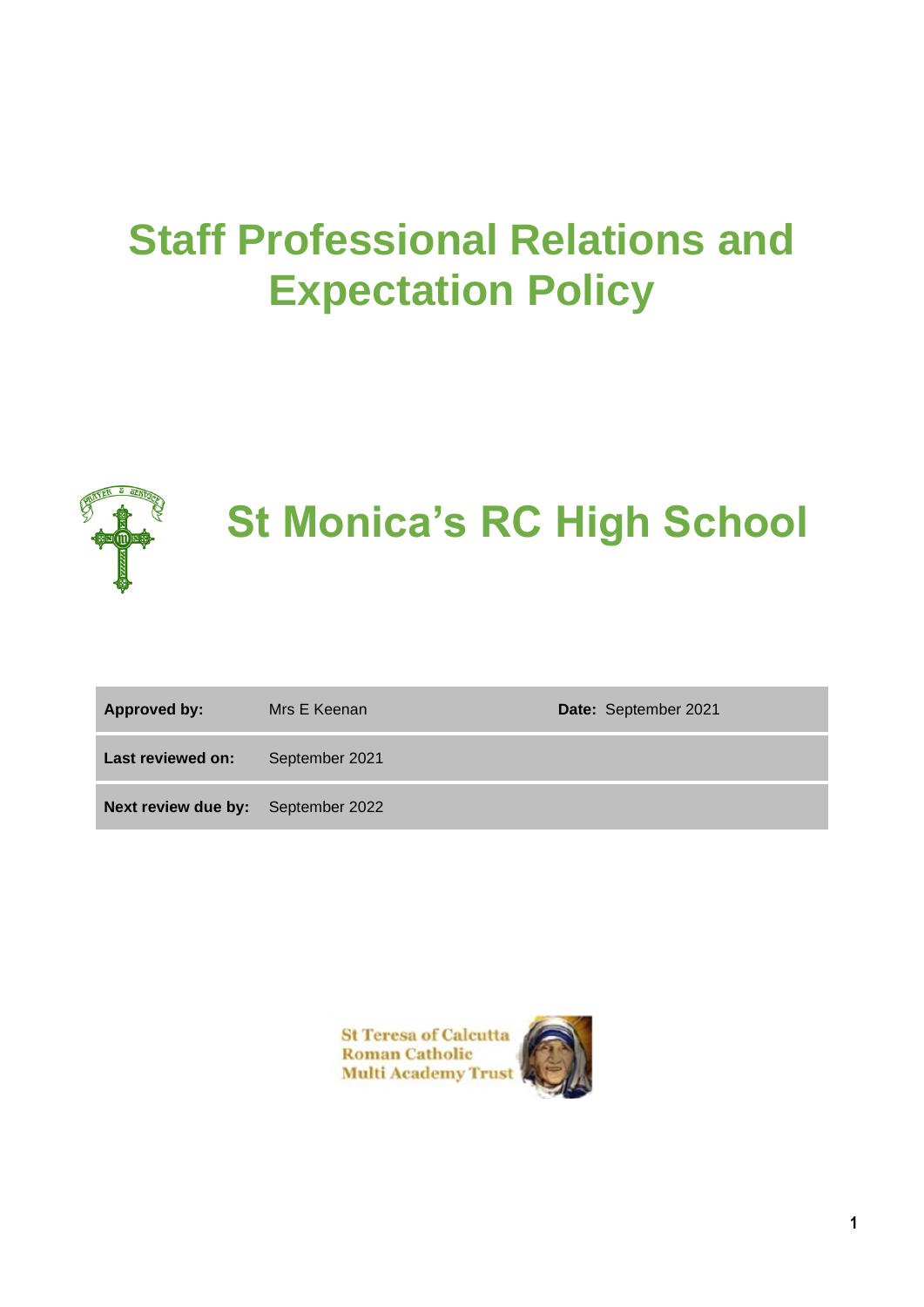# **1, Context**

Adults who work with children at and young people are expected to behave in a way which is appropriate to their role and which provides a positive role for those young people.

The policy applies to all staff, workers and volunteers at St Monica's including those engaged via supply agencies or on contracts for service. It is intended as a guide for adults who work with children and young people in a professional capacity and is intended to summarise and supplement existing policies and procedures agreed with the Professional Associations and Trades Unions.

The Professional Relations and Expectation Policy will underpin the standards of conduct for staff, workers and volunteers and ensure clear professional boundaries as part of St Monica's commitment to student safety and the well being of staff, workers and volunteers.

# **2. Introduction**

At St Monica's school we believe that all staff and students are members of a Catholic community where everyone deserves and gives respect, where we all have rights and responsibilities. We all achieve the most working in partnership.

#### **3. Aims and Principles**

This Policy will underpin the standards of conduct for staff, workers and volunteers to ensure clear professional boundaries as part of the school's commitment to student safety and the well being of staff, workers and volunteers.

The policy is not exhaustive and does not attempt to describe every potential interaction, either professional or personal, between staff, workers and volunteers and students. Staff, workers and volunteers are required to exercise appropriate judgement at all times and to ensure that the conduct both in work and in their personal lives does not conflict with their role or professional duties.

# **4. Scope and Application**

It is the responsibility of all adults to safeguard and promote the welfare of children and young people.

This policy applies to all staff, workers and volunteers at the school including those engaged via supply agencies or on contracts for services.

Application of the policy to staff, workers and volunteers whose own children are pupils or students should be in line with these expectations. Staff, workers and volunteers in this position should discuss any concerns with the Headteacher and/or Designated Officer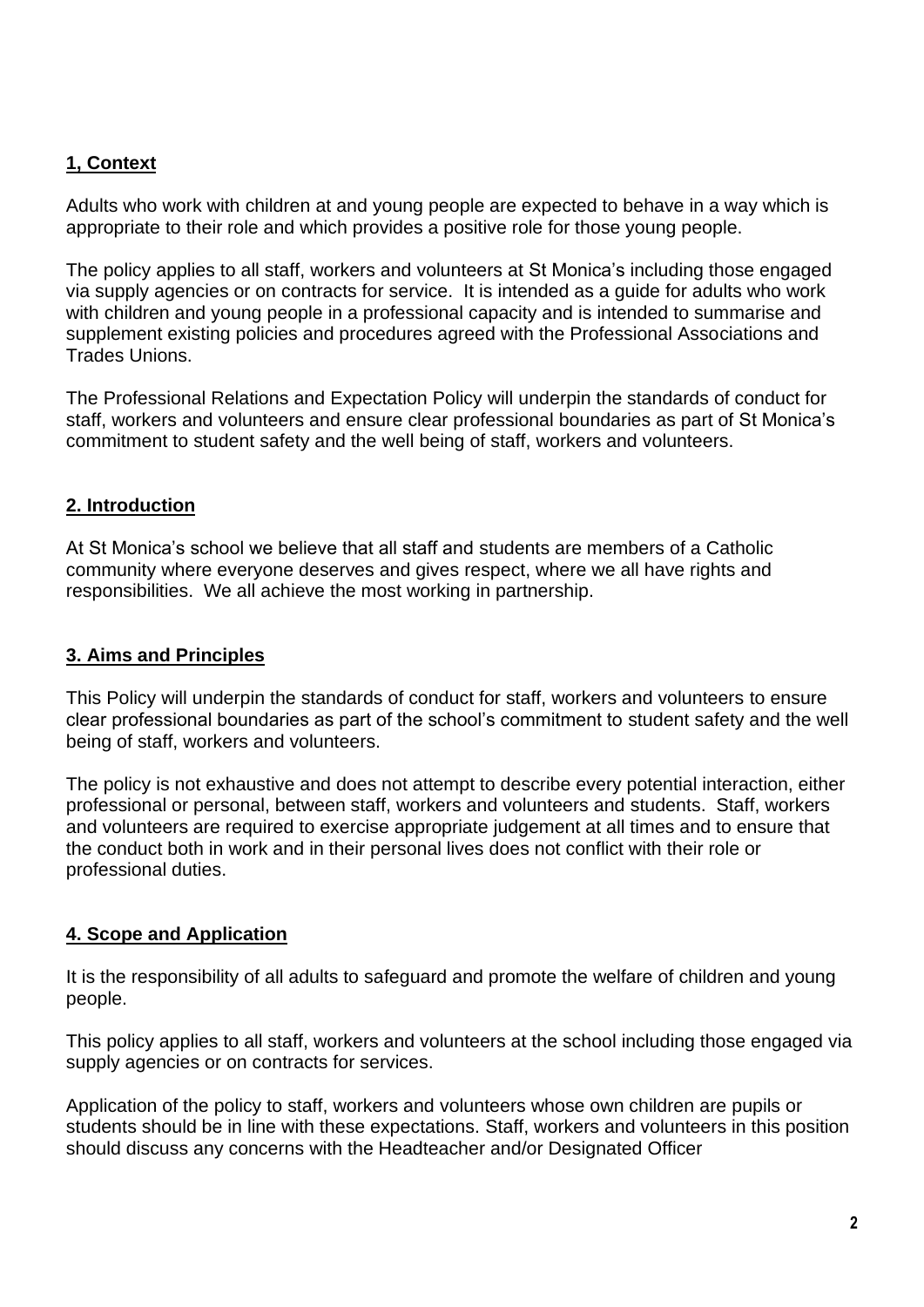# **5. Relationships with Pupils**

#### 5.1Teaching groups

Positive relationships with students are at the heart of effective teaching and learning. All staff, workers and volunteers should ensure that their actions demonstrate high expectations and clear professional standards. All members of staff will follow the guidelines in the school Behaviour for Learning and Policy and SEND and Inclusion Policy.

Staff will not send pupils on personal errands (e.g  $-1$  have left my  $\_\_$  in the staffroom.)

Staff are expected to be in their teaching space after break and lunch time I good time before the pupils arrive.

#### 5.2Individual Pupils

All staff, workers and volunteers should insist that they are addressed by students by their proper name e.g. Mrs …., Ms….., Mr….. Pupils and Students should not be allowed to address staff, workers or volunteers by their first name or nickname. Staff should not share their first name with pupils.

Staff, workers and volunteers are not to accept invitations to informal social occasions with any pupils or students, nor should they attend pupil or students' parties unless these are family events and they have been specifically invited by the family.

Staff, workers and volunteers arranging to meet a pupil or student(s) in a social setting should follow the procedure for school trips and gain authorisation from the Headteacher.

Staff, workers and volunteers who accompany pupils or students on residential activities must maintain their professional standing at all times and not be compromised by informal contact with pupils and students. Staff, workers and volunteers on such activities have a duty of care to pupils and students at all times and must be able to exercise full responsibility for pupils/students when required. This may be at very short notice in an emergency.

Where staff, workers and volunteers have a responsibility to listen, support and advise pupils/ students they should make no promises of complete confidentiality and must be cautious of pupils/students repeatedly seeking advice and support leading to dependency upon the member of staff.

All disclosures regarding issue of child protection should be reported immediately, without investigation or prejudice to Mr Kehoe – Designated Safeguarding Leader.

#### **6. Communications**

#### 6.1 General Communications with Pupils

Any private communication with an individual pupil/student concerning issues personal to the pupil/student must be recorded on CPOMS and copied to the pupil/student's file.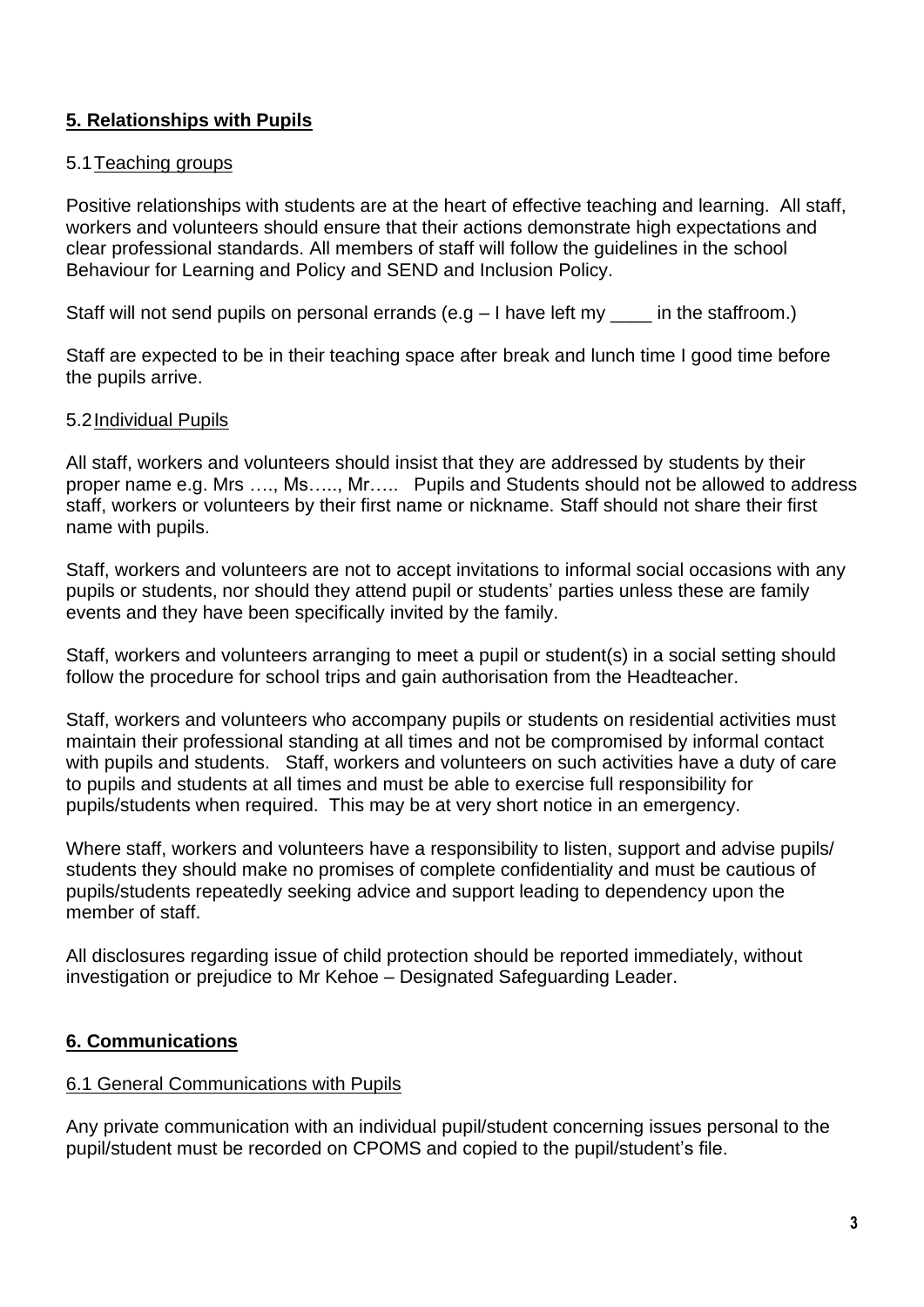Personal telephone numbers, including mobile numbers must not be shared with pupils/ students. Should this occur it must be reported immediately to Mr Kehoe – Designated Safeguarding Leader.

Improper communication between staff, workers and volunteers and a pupil/student is likely to result in disciplinary action.

#### 6.2 Electronic Communication with Pupils

Where emails are shared between pupils and staff they must pass through the school's network mail boxes and addresses.

Staff, workers and volunteers should not participate in any private social media activity with any pupils/students irrespective of age or with former students under the age of 18. Staff, workers and volunteers should not accept or request pupil/students or former pupils/students under the age of 18 as friends or social networking sites.

No text conversation should take place between staff, workers and volunteers and a pupil/student. In the event of this happening it should be recorded and placed on the pupil/ student's file.

Teachers should not have their mobile phones in the classroom.

Staff with responsibility for using the school social media sites should follow the agreed guidelines as outlined in the E-safety and Acceptable use policy.

Staff, workers and volunteers using social networking sites in a personal capacity should ensure that they do not conduct themselves in a way that is detrimental to the school. For example they should not:

- Allow interaction on websites to damage or compromise working relationships with colleagues.
- Post photographs of themselves, colleagues or pupils/students taken in school.
- Post or send abusive or defamatory messages.
- Record any confidential information about school on any social networking site.
- Post information which will disclose the identify of a student.

Staff must not access networking sites during school time as specified in the E-Safety and Social Media policies.

#### 6.3 General Communications

Staff, workers and volunteers should ensure that in all communications, their language is appropriate at all times and treat pupil and staff as they would wish to be treated. Any communications should not involve the use of swear words, the use of language that is likely to be viewed as insulting or demeaning and is culturally/gender sensitive. The use of any inappropriate language could result in disciplinary action being taken.

#### **7 Improper Behaviour or Misconduct**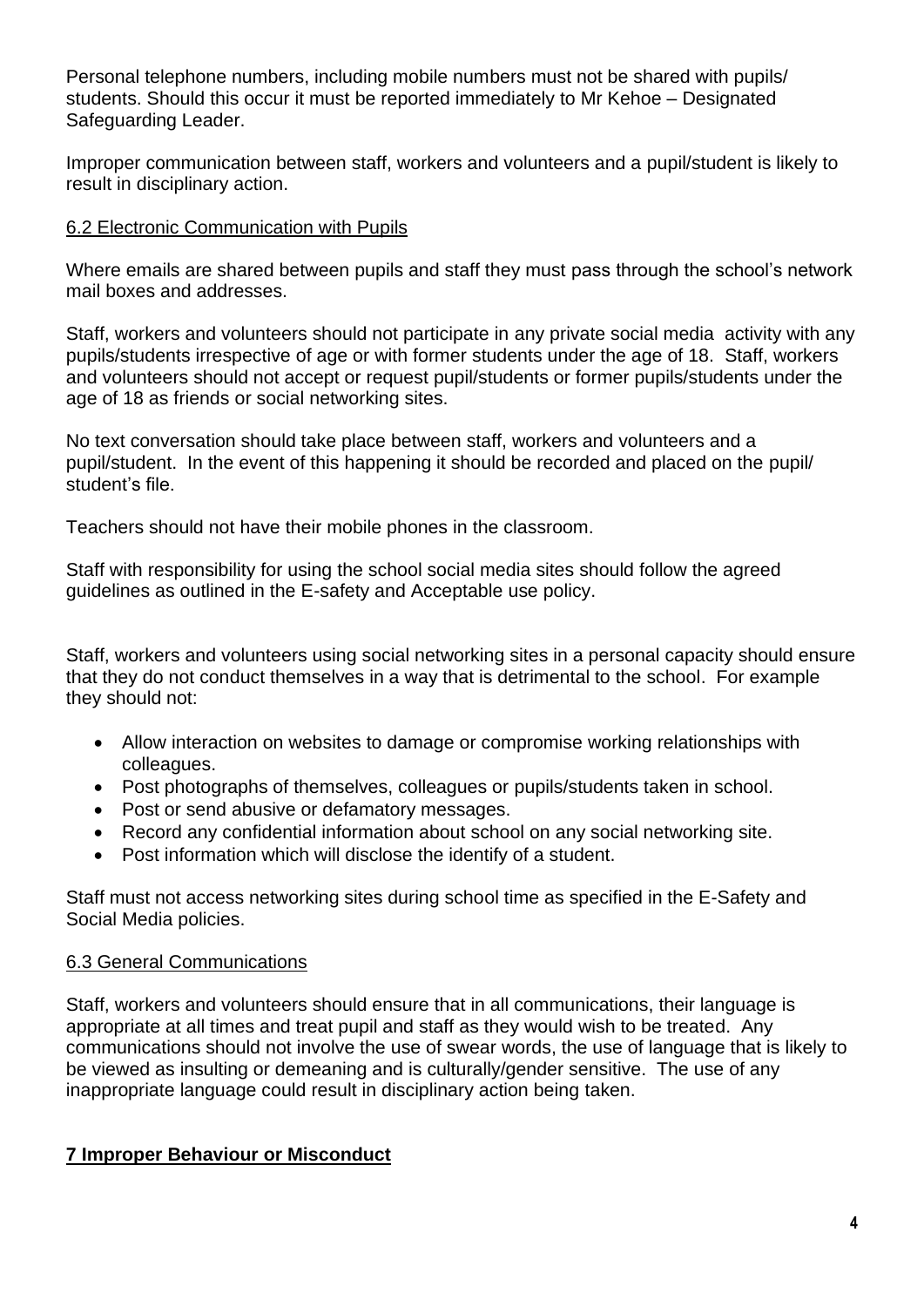Staff, workers and volunteers should take care not to put themselves at risk of accusations of improper behaviour towards pupils/students. They should be cautious when seeing a pupil/ student alone in a room and should ensure they are fully visible to anyone passing, through a viewing panel or open the door if necessary.

Staff, workers and volunteers should only take photographs or video pupils/ students in accordance with school policy.

Staff, workers and volunteers should be very cautious when comforting a distressed pupil/ student and offering any level of physical contact. All physical contact should be age appropriate.

Staff, workers and volunteers should not normally give lifts to pupils/students. In the event that a lift is necessary for the safety of students this should be reported to Mr Kehoe and recorded on the pupil/student's file as soon as possible after the event.

No staff, workers and volunteers should enter into an intimate (physical or emotional) relationship with a pupil/student. This will compromise their professional standing with the individual pupil/student and the wider school population. Sexual activity with a pupil/student of any age is a criminal offence as members of staff are in a position of trust. Any staff, workers and volunteers conducting such a relationship will be liable to disciplinary proceedings and/or potential gross misconduct.

Relationships with former pupils/ students could be inappropriate and may lead to disciplinary action if there is evidence of the abuse of position of trust whilst the student was at the school.

Staff, workers and volunteers should not disclose inappropriate private details about their personal lives or own activities.

#### **8 Relationships with parents and families**

Staff, workers and volunteers should be conscious of any potential conflict in social relationships with parents of families of pupils/students where their own children or children of relatives attend school.

Staff, workers and volunteers should speak to parents and families as they would to any other professional in the school. Where a parent requests that a member of staff contact them, this should be done within 1 working day of the request being made.

#### **9 Staff Dress Code**

The school insist on a uniform for the pupils. Whilst it is recognised that dress and appearance can be a matter of personal choice for staff, a dress code is needed to ensure staff model to pupils' school wide expectations.

#### 9.1 Expectations of Male Members of Staff

- Shirt, Tie, Trousers and Shoes; Jacket OR Suit with Tie
- For PE Staff, School PE Clothing
- For Technology/Art Staff clothing that is appropriate to facilitate effective subject delivery